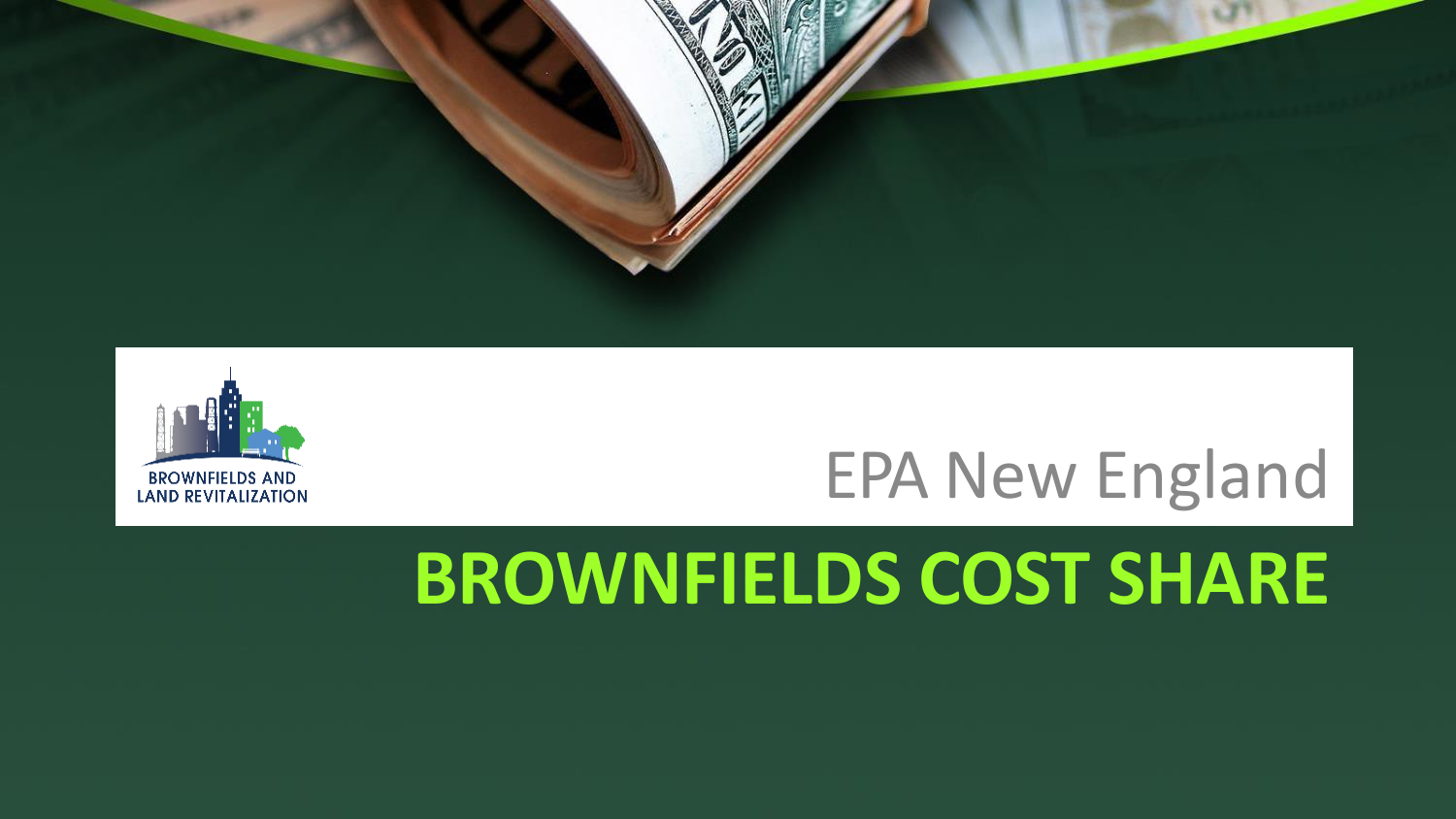

#### Cost Share

- Cleanup and Revolving Loan Fund (RLF) cooperative agreement (CA) recipients are required to provide a 20% cost share.
- The cost share is the portion of your project that covered under your CA but not funded by EPA.
- The cost share can be met with eligible costs as defined in the CA.

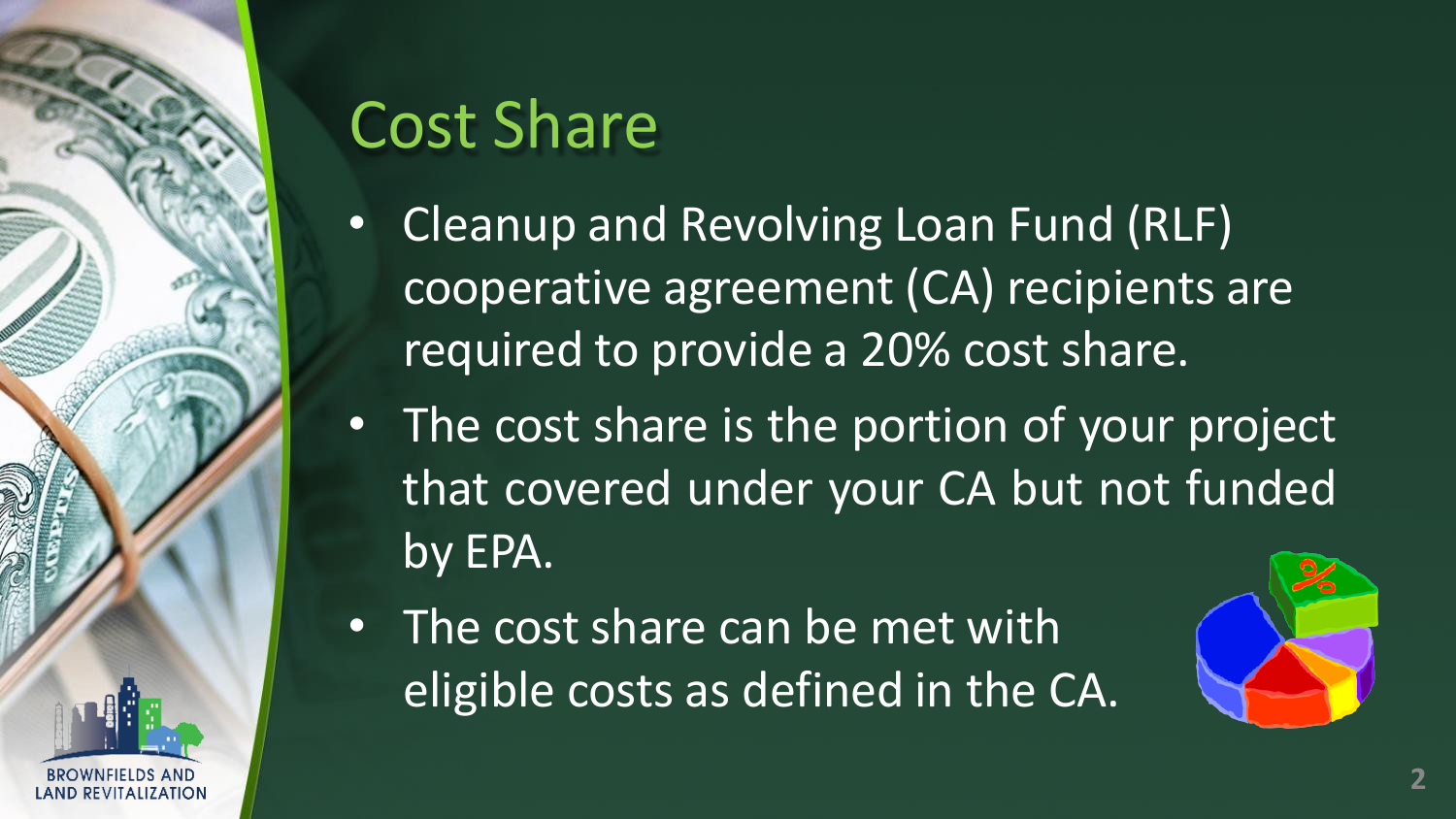

#### Statutory Requirement

- The Cost Share is a Brownfields statutory requirement. See CERCLA § [104\(k\)\(9\)\(B\)\(iii\).](https://www.govinfo.gov/content/pkg/PLAW-107publ118/html/PLAW-107publ118.htm)
- Cost Share is defined in 2 CFR [§ 200.306.](https://www.govinfo.gov/content/pkg/CFR-2016-title2-vol1/pdf/CFR-2016-title2-vol1-sec200-306.pdf)
- It is in your CA Terms & Conditions
	- $\checkmark$  Cleanup Section IV.A
	- $\checkmark$  RLF Section IV.A

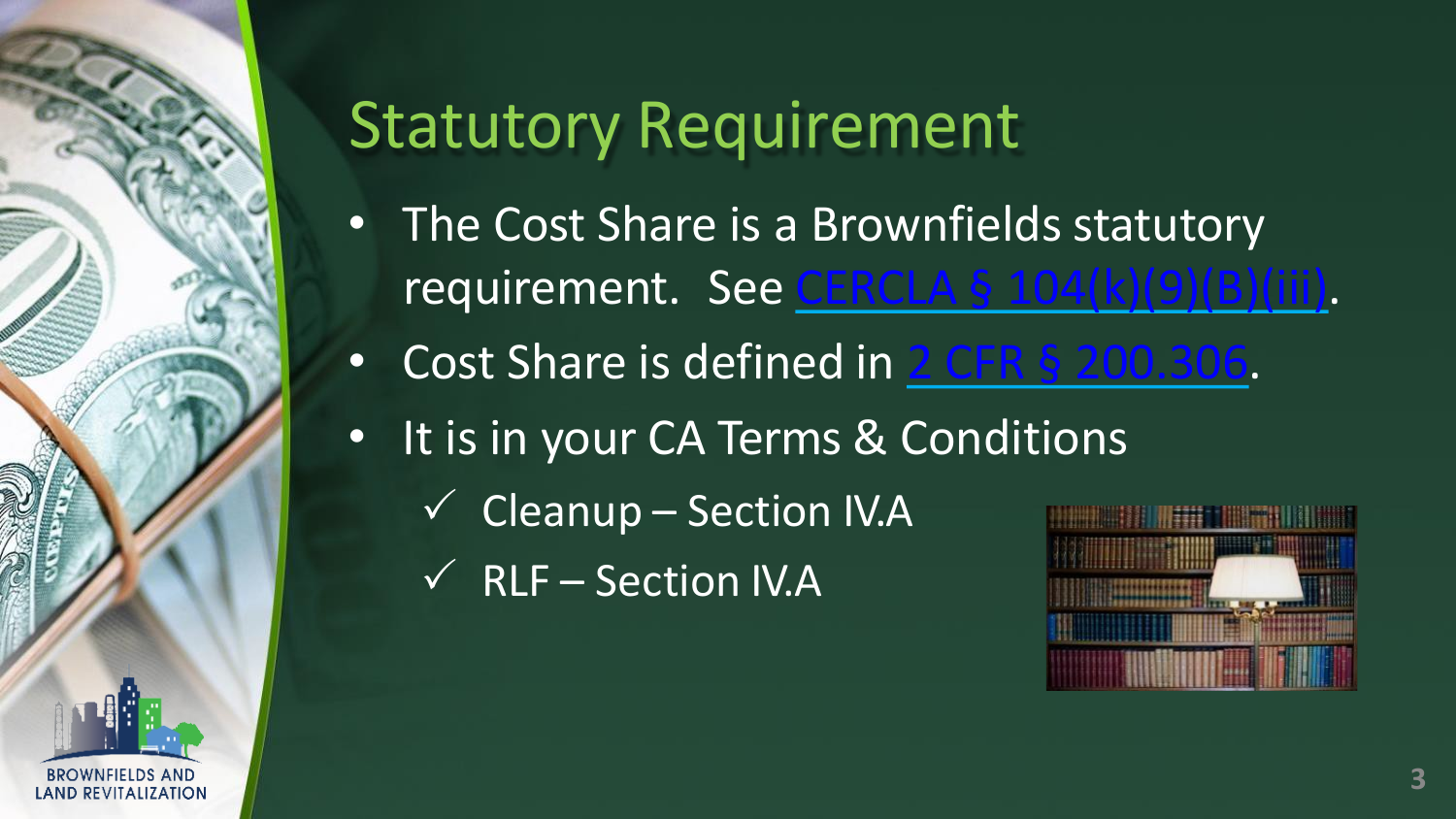

## Meeting the Cost Share

- The cost share must be met with eligible & allowable costs within the period of performance of your CA.
- It must be supported by adequate documentation.
- For RLF CAs:
	- $\checkmark$  The CA recipient is required to meet the cost share
	- $\checkmark$  It can be passed on to your borrowers & subgrantees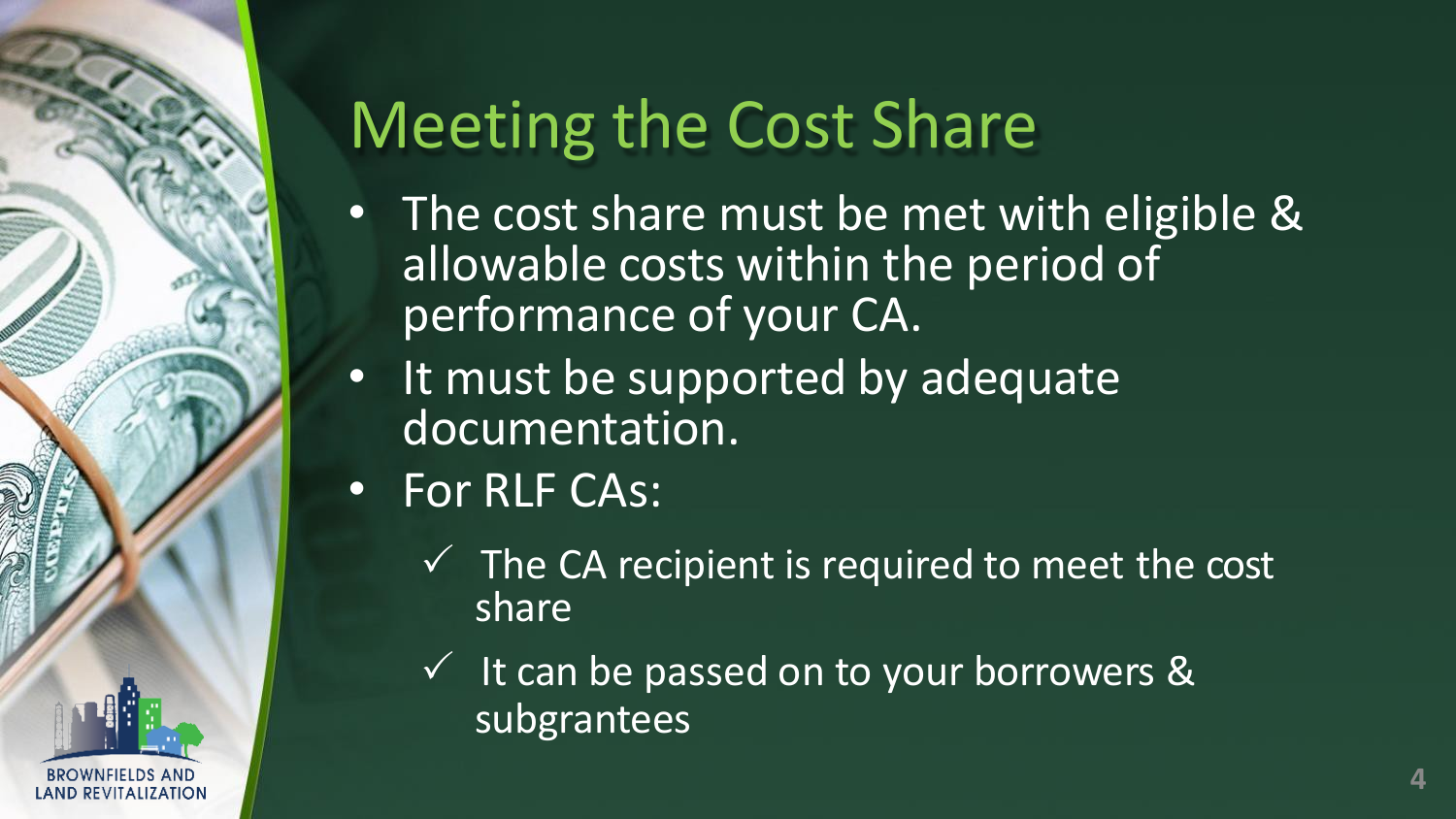# Eligible & Allowable Costs

- The cost share contribution must be:
	- **Verifiable** from your records
	- **Non-Federal** (unless authorized by the source such as CDBG)
	- **Necessary & Reasonable** for project objectives
	- **Howable** under 2 CFR 200 Subpart E Cos **[Principles](https://www.ecfr.gov/cgi-bin/text-idx?node=2%3A1.1.2.2.1.5&rgn=div6)** 
		- **Not Part** of another grant's cost share
	- $\checkmark$  **Identified** in the approved budget

REVITALIZATION

 $\checkmark$  **Allocable** to eligible project activities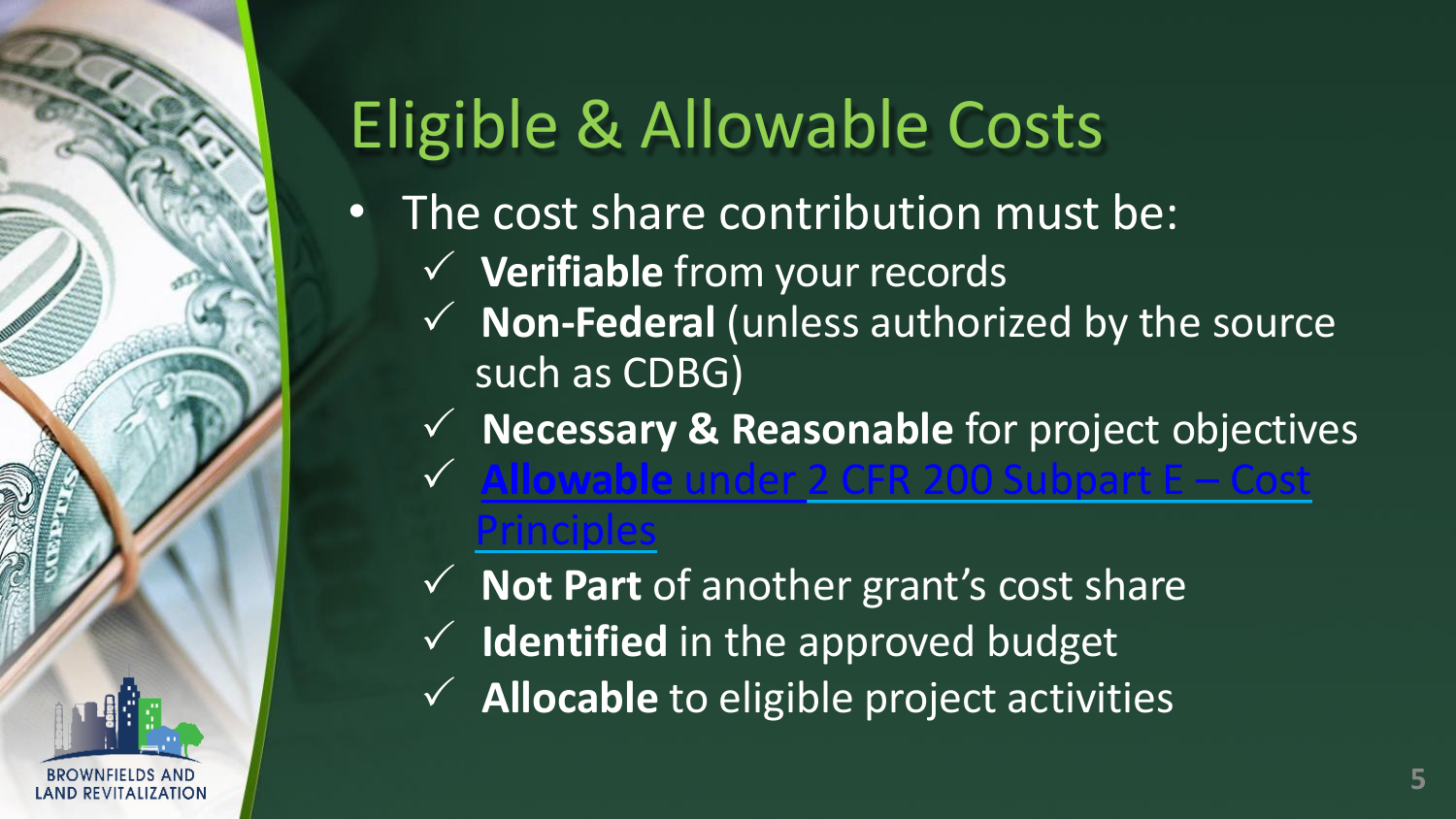

## Cost Share Resources

- The cost share can be met with contributions of:
	- $\checkmark$  Cash
	- $\checkmark$  Non-Federal Grants
	- $\checkmark$  Labor
	- $\sqrt{\phantom{a}}$  Materials
	- $\checkmark$  Supplies
	- $\checkmark$  Services

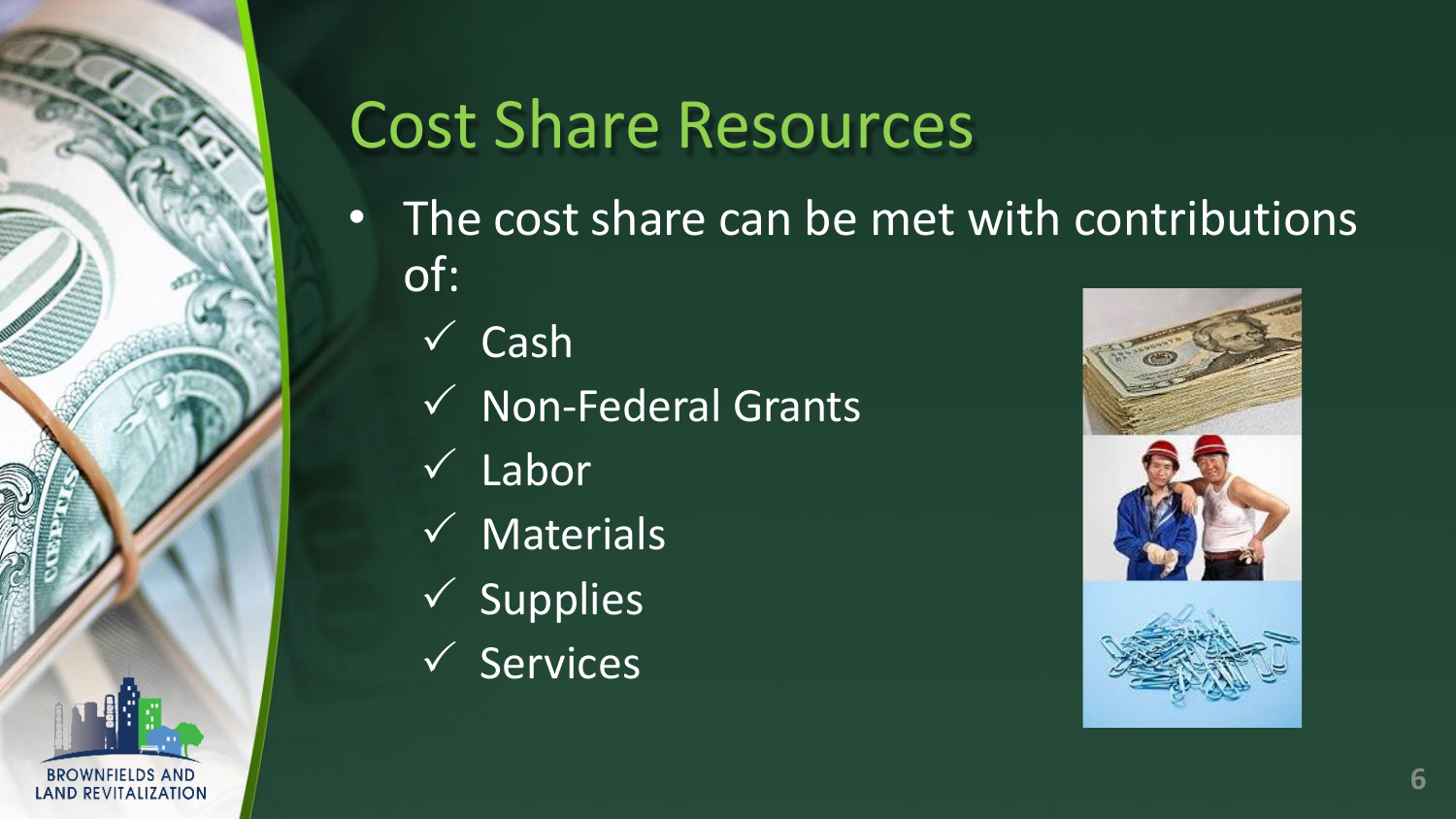

## CA Recipient Labor

- Contributions of labor are a great way to help meet your cost share. Keep in mind the:
	- $\checkmark$  **Timing** After CA award unless pre-award costs are approved
	- $\checkmark$  **Records** Need to keep proper records such as time and effort reports

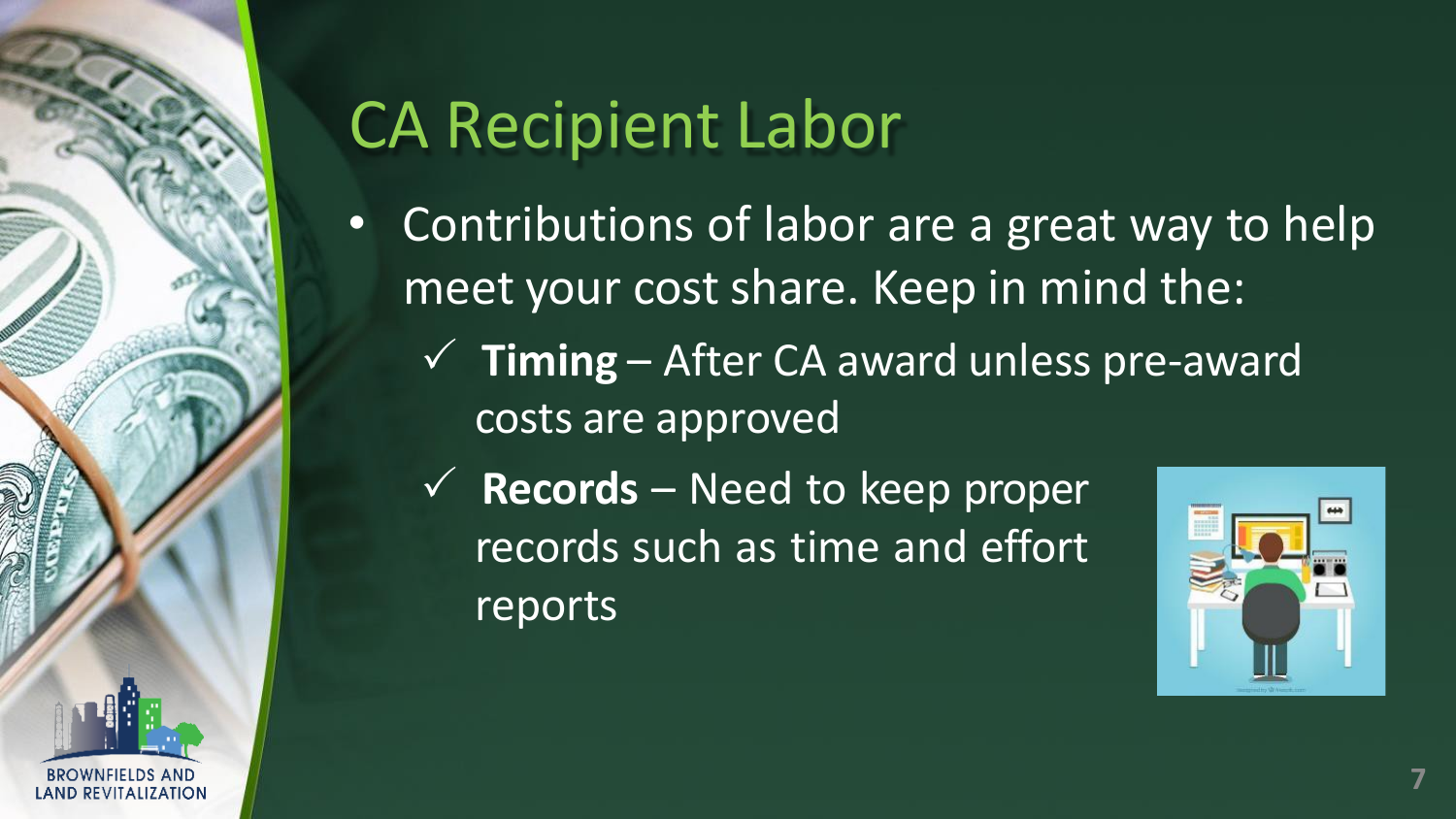

## Volunteer Labor

- Volunteer labor may be used but keep in mind:
	- **Records** Same as CA recipient documentation, to the extent feasible
	- **Value Estimate** (hourly rate)
		- Rate you or a non-profit pays its own workers
		- Rate of pay for similar work in the same labor market
		- You can include fringe benefits
		- **Nust be fair & reasonable**
		- Must show how rate is derived in your records
	- $\checkmark$  **Safety & Health Concerns** Work must be safe for the volunteers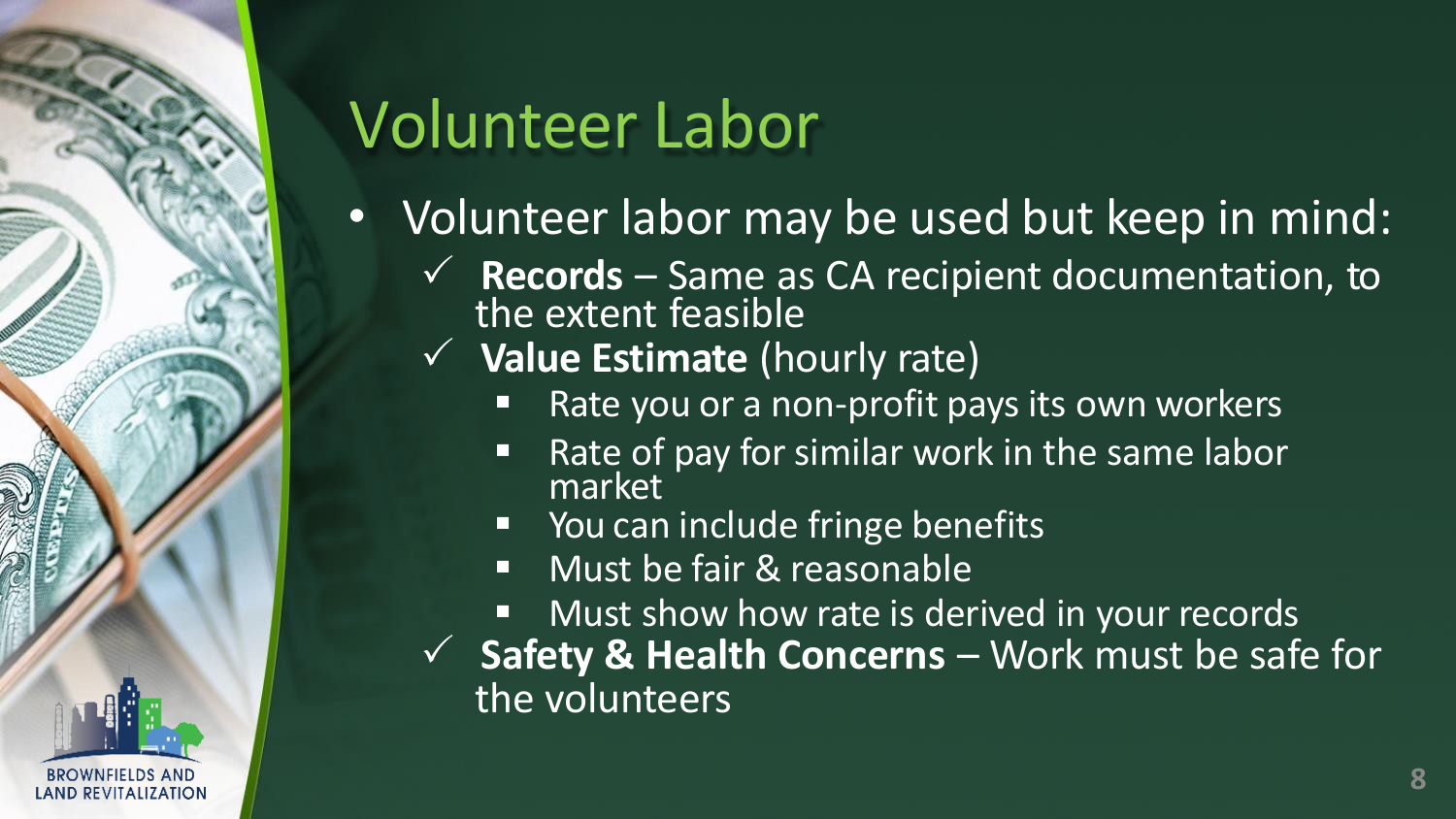

# Third Party & Other Labor

- A third party or other organization labor is allowable but keep in mind:
	- **Must be Verifiable** documentation in your records
	- **Value Estimate** (hourly rate)
		- **Must be the employee's regular rate**
		- **P** You can include fringe benefits
		- **No overhead costs**
- Examples:
	- Site Manager
	- Quality Assurance (QA) Officer
	- Labor for other programmatic activities

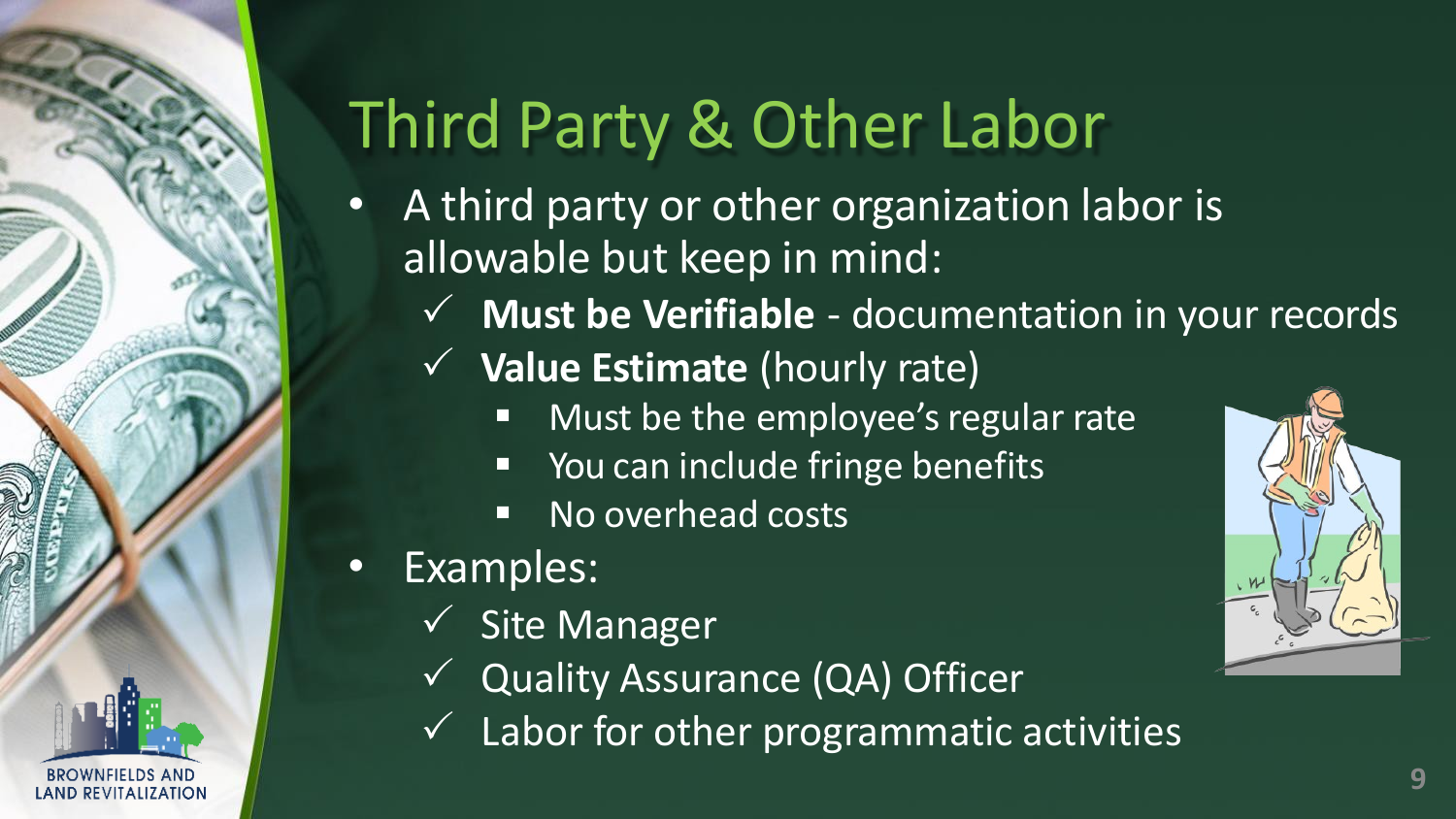

# Donated Supplies & Equipment

- Supplies
	- $\checkmark$  Must be market value at the time of donation
	- Examples:
		- **Office supplies**
		- **Clean fill**
		- **Containment fabric**
- **Equipment** 
	- $\checkmark$  Fair rental rate at the time of use
	- $\checkmark$  Age & condition can be considered



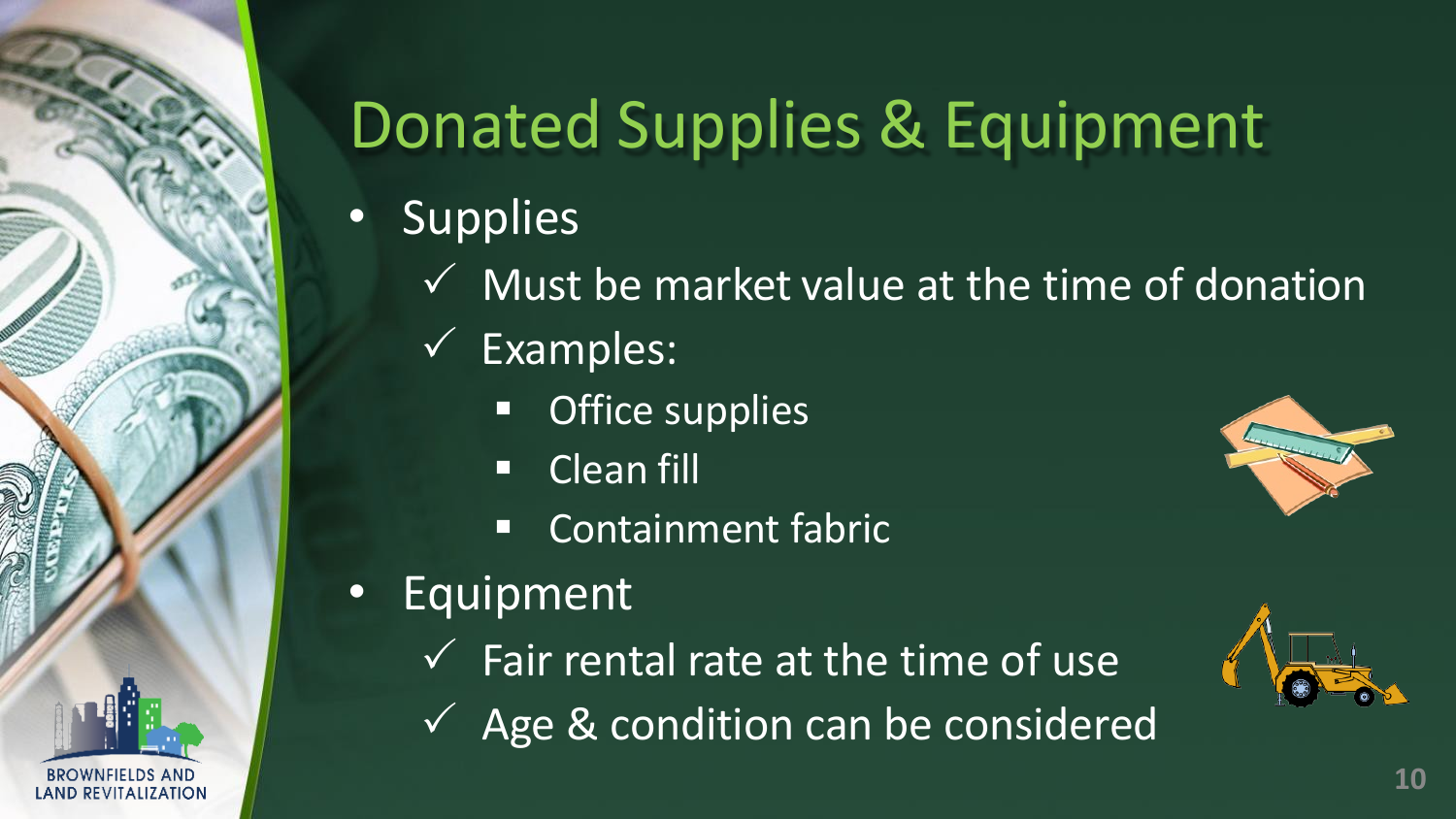

## Other Services

- Waiving the cleanup waste disposal fee
- Cleanup waste or clean fill transportation
- Site security (such as fencing or signage)
- Dust control
- Clearing & demolition (if essential for cleanup)
- Analytical work (confirmation sampling)
- Outreach (Community notices, meeting space rental)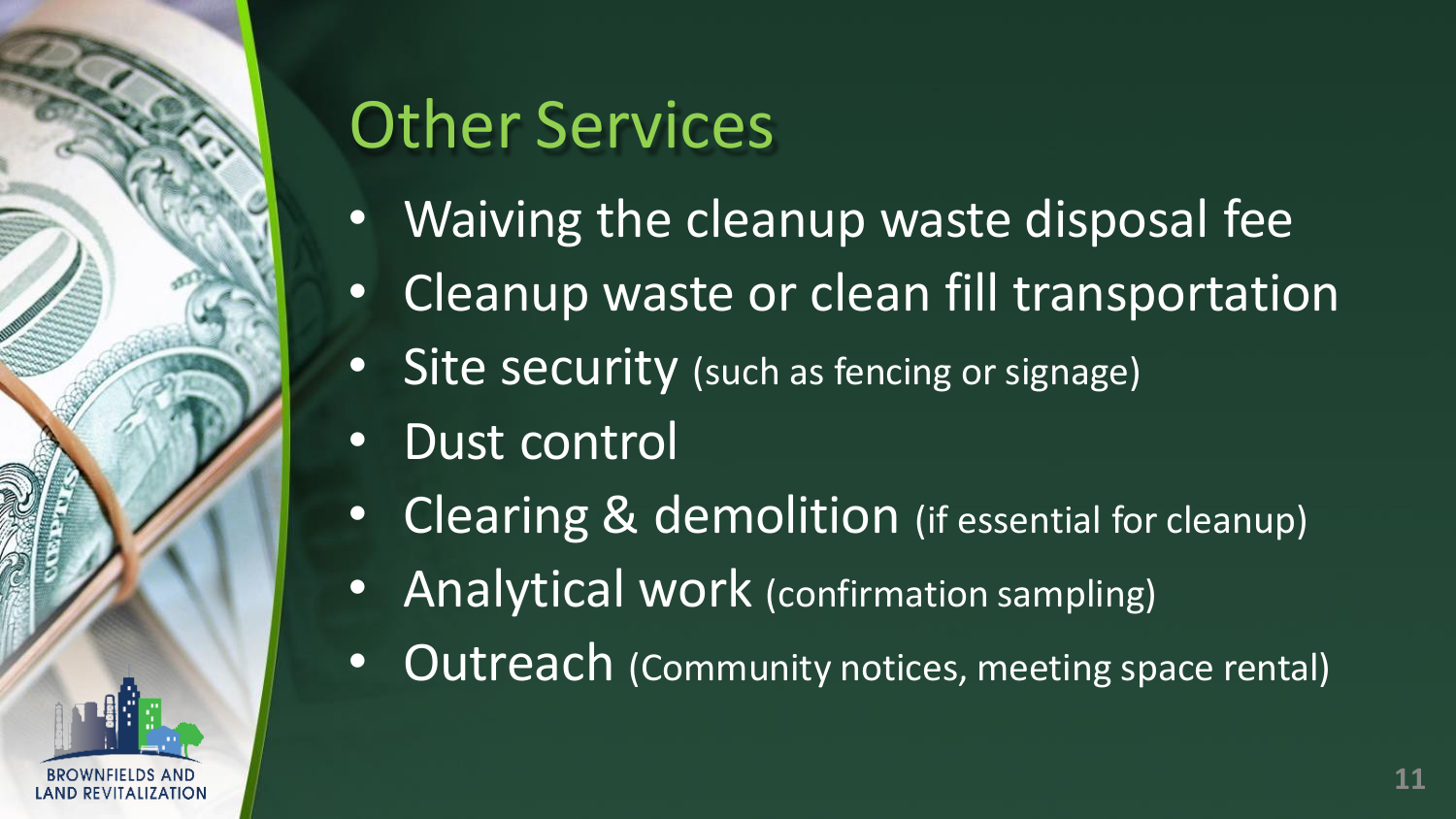

#### Suggestions

- Have a plan to meet your cost share
	- $\sqrt{ }$  Who, what, where, when
- Document, Document, Document
	- Cost, benefit, service, hours, value, rate
		- Basis for your calculations
	- $\checkmark$  Be clear and specific

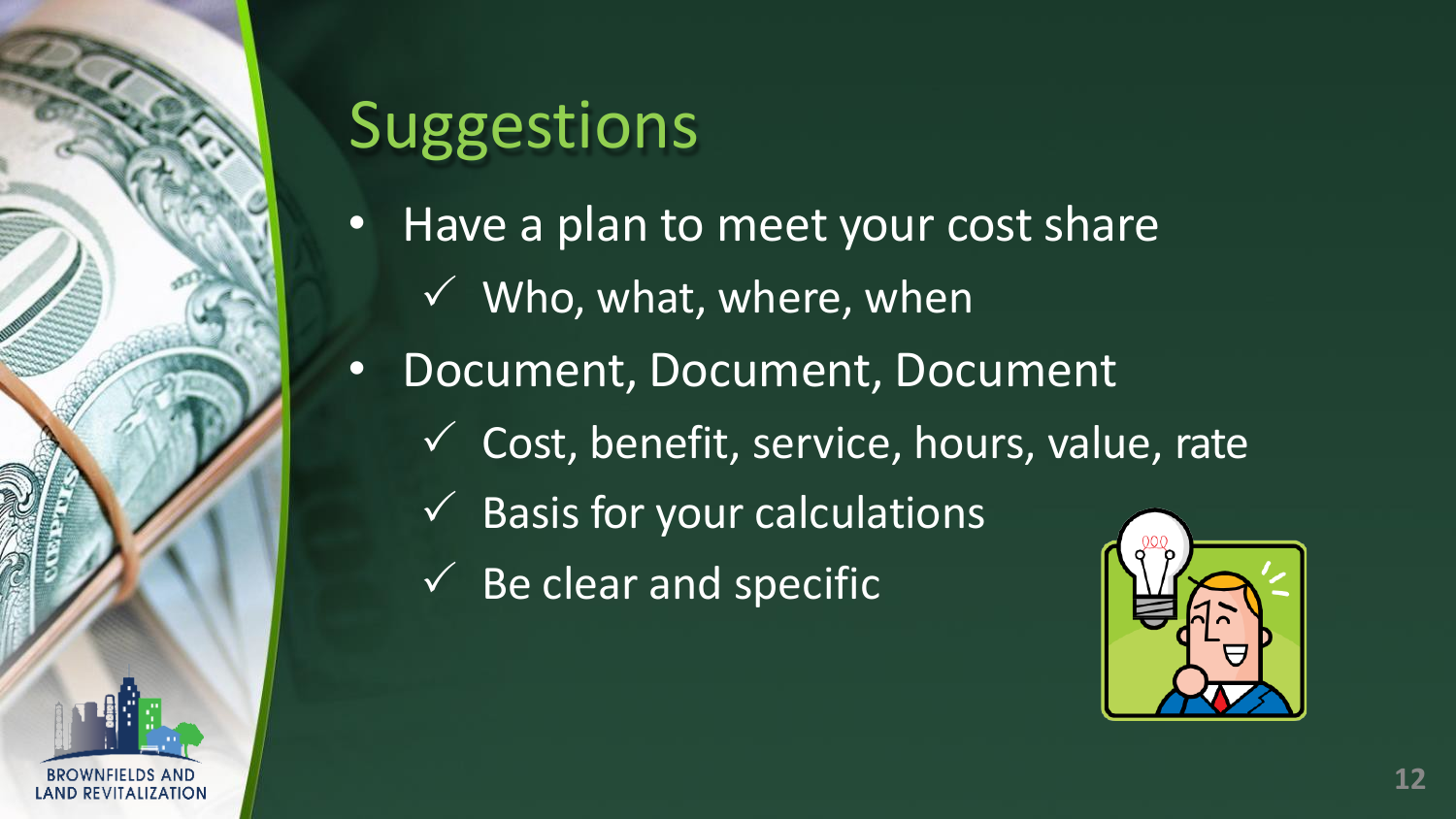

#### Suggestions (continued)

- Include your progress in meeting the costs share in your Quarterly Reports
- Monitor the status of your cost share periodically
- Get documentation when the cost share activity occurs!!!